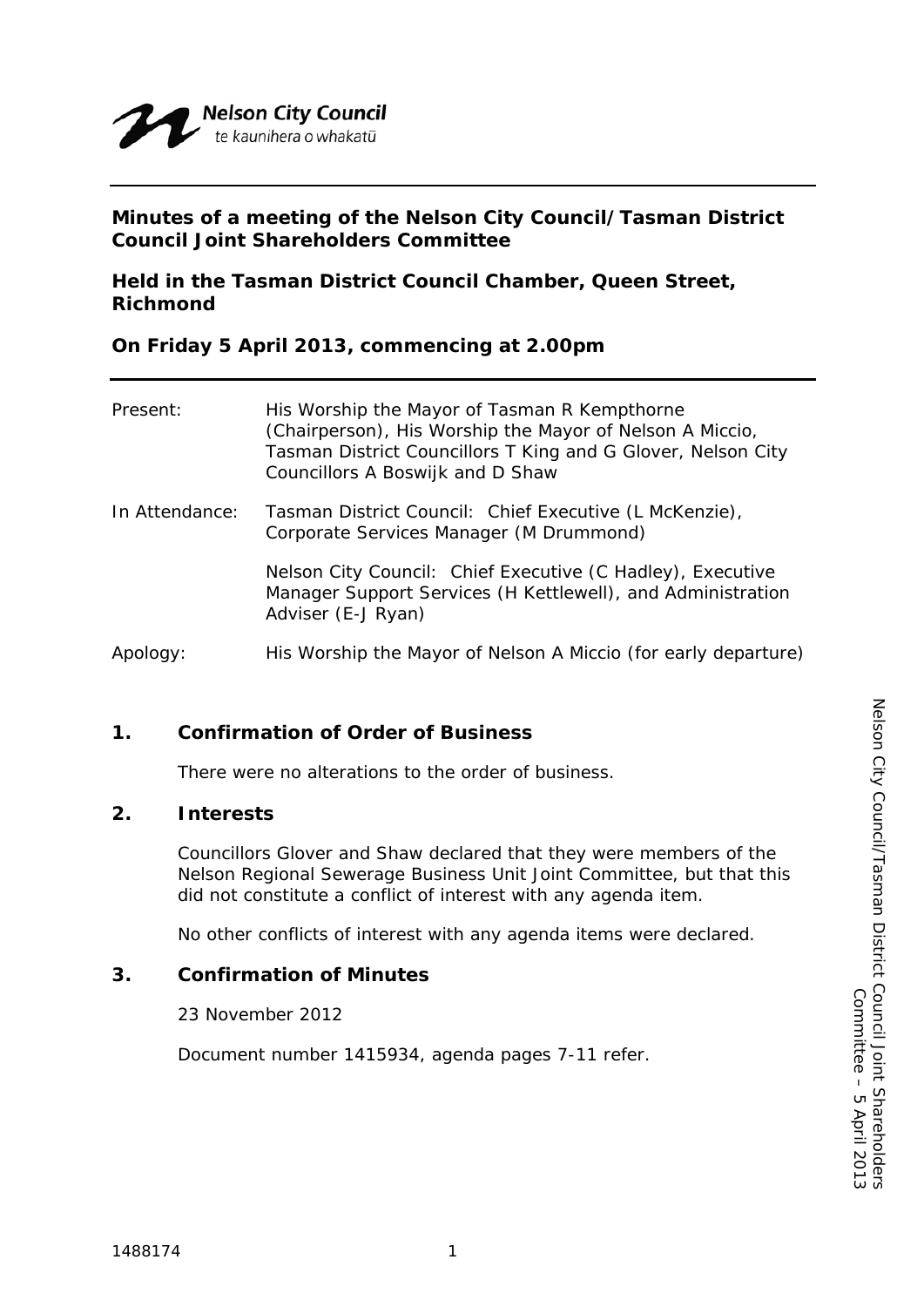Resolved

*THAT the minutes of a meeting of the Nelson City Council/Tasman District Council Joint Shareholders Committee, held on 23 November 2012, be confirmed as a true and correct record.* 

Boswijk/Shaw Carried Carried and the Carried Carried Carried Carried Carried Carried Carried Carried Carried Carried Carried Carried Carried Carried Carried Carried Carried Carried Carried Carried Carried Carried Carried C

## **4. Nelson Regional Sewerage Annual Report 2011/12 and Business Plan 2013/14**

Document number 1471115, agenda pages 12-76 refer.

Donna Hiser, Chairperson of the Nelson Regional Sewerage Business Unit, John Thiart, Nelson City Council Engineering Adviser, and Andrew Bishop, Nelson City Council Management Accountant, joined the meeting.

Ms Hiser presented the Nelson Regional Sewerage Business Unit Annual Report 2011/12 and Business Plan 2013/14. She explained that the Annual Report 2011/12 was late, due to delays involved with the valuation and audit process, but that a process had been agreed with the auditors to prevent this happening again.

Ms Hiser discussed the main points in the Annual Report. She explained that the auditors had noted that the Memorandum of Understanding was outdated and did not reflect current practices. Ms Hiser explained that this issue had been raised with the Chief Executives of both Councils and that it would be addressed in the near future.

The Committee discussed the Memorandum of Understanding and the governance of the Nelson Regional Sewerage Business Unit. It was agreed that a review of the governance model was desirable, and that it would be beneficial to include a preliminary assessment of governance options, given that background work had taken place at both Councils on this issue.

#### Resolved

*THAT the Joint Shareholders Committee request the Chief Executives of Nelson City and Tasman District Councils to prepare a brief for a review of the governance model of the Nelson Regional Sewerage Business Unit and its operational support needs in consultation with the Chair of the Nelson Regional Sewerage Business Unit Joint Committee, and report back to the next meeting of the Joint Shareholders Committee on the brief and on a preliminary assessment of the options.* 

His Worship Mayor Kempthorne/Boswijk Carried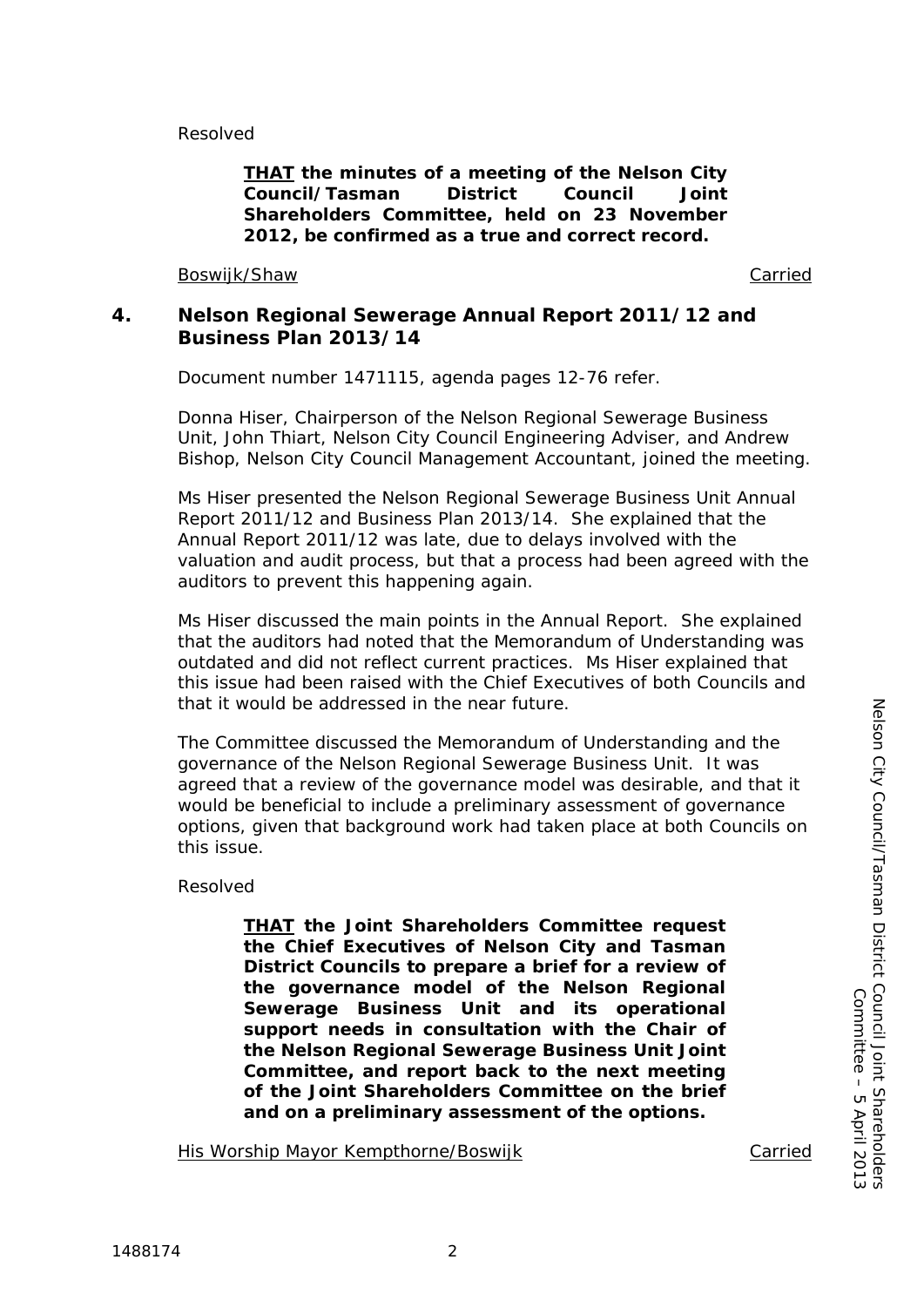Ms Hiser presented the Business Plan 2013/14. She explained that the plant upgrades were largely complete, but that two components had been deferred in order to carry out further analysis. She said that analysis had indicated that these components were no longer required, and the budgets associated with these components would be realised as a saving in 2014.

 Ms Hiser added that the operations and maintenance contract tender process was currently underway, and that the contract would include a review of plant management.

Recommendation to the Nelson City and Tasman District Councils:

*THAT the Nelson Regional Sewerage Business Unit Annual Report 2011/12 (1448078) be received;* 

*AND THAT the Nelson Regional Sewerage Business Unit Business Plan 2013/14 (1464617) be adopted.* 

King/Boswijk Carried

#### **5. Tasman Bays Heritage Trust Draft Statement of Intent and Half Yearly Report 2013/14**

Document number 1475666, agenda pages 77-104 refer.

Terry Horne, Chairperson of the Board, and Peter Millward, Chief Executive Officer, joined the meeting. Mr Horne presented the half yearly report, and in particular noted the impact of the renegotiation of banking facilities, and the requirement to earthquake-strengthen the Isel Park storage facility building.

Mr Horne explained that earthquake strengthening of the Isel Park storage facility would be carried out next year, but that this issue had led the Trust to consider a wider long-term strategic review of the Museum. He suggested that a strategic review could consider whether the Museum exhibition and storage facilities were in the optimum locations, and whether the Trust's assets would be best served by investigating other locations.

Attendance: His Worship Mayor Miccio departed the meeting at 2.53pm.

There was general agreement that a strategic review of the property and location needs of the Museum was desirable, but a variety of viewpoints were expressed regarding whether it was preferable for this to be expressed in the draft Statement of Intent or the Strategic Plan 2013/14.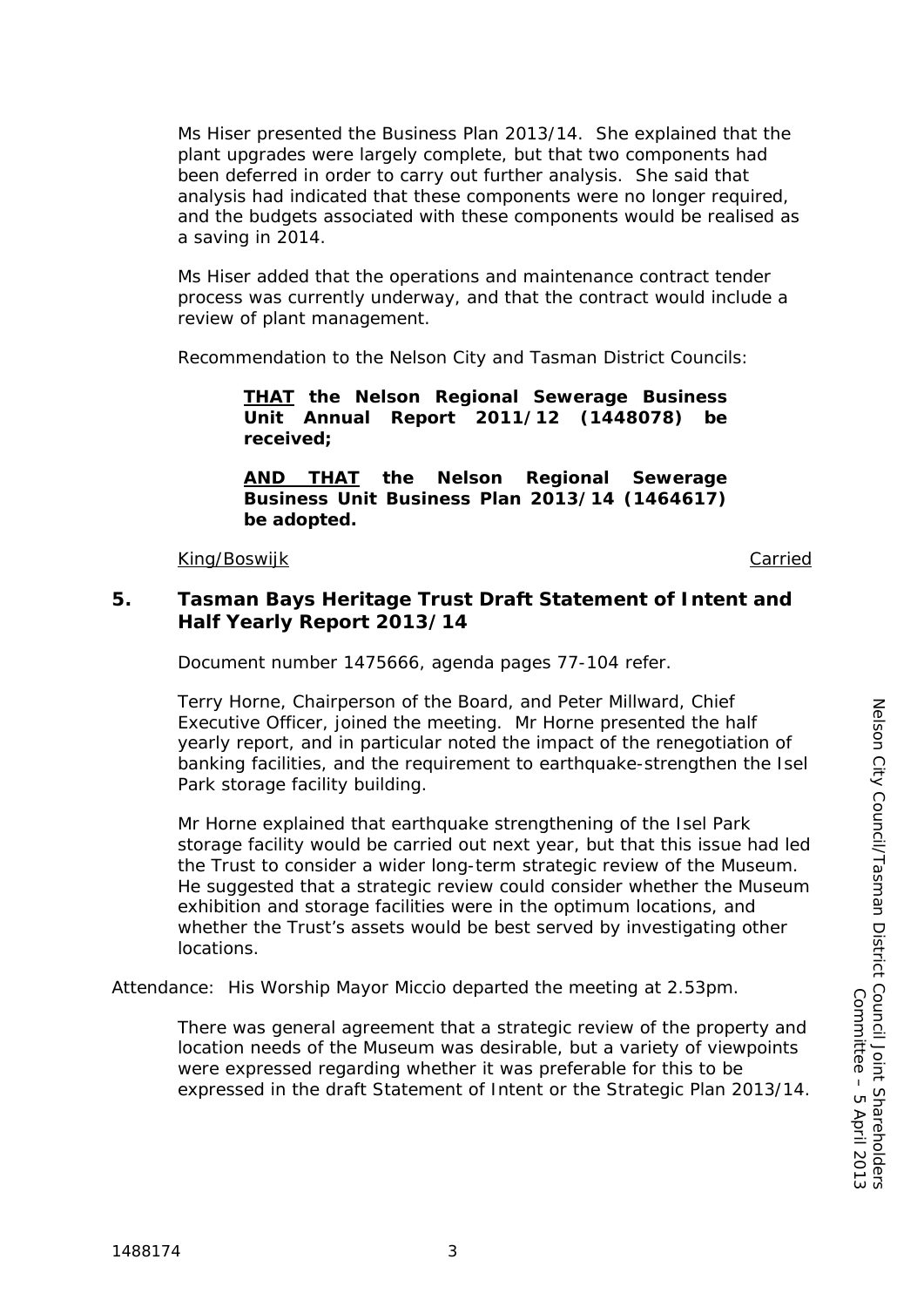Resolved

*THAT the Tasman Bays Heritage Trust be requested to alter the performance objectives in the Strategic Plan 2013/14 to reflect the need to review the property and location needs for the future operation of the Nelson Museum.* 

#### Boswijk/King Carried Carried Carried Carried Carried Carried Carried Carried Carried Carried Carried Carried Carried Carried Carried Carried Carried Carried Carried Carried Carried Carried Carried Carried Carried Carried C

Recommendation to the Nelson City and Tasman District Councils:

*THAT the Tasman Bays Heritage Trust Half Yearly Report to 31 December 2012 be received;* 

*AND THAT the Tasman Bays Heritage Trust Statement of Intent and Strategic Plan 2013/14 (noting the amendment) be approved for signing.* 

Boswijk/Glover **Carried Carried Carried Carried Carried Carried Carried Carried** 

#### **6. Exclusion of the Public**

Resolved

*THAT, in accordance with section 48(5) of the Local Government Official Information and Meetings Act 1987, the following people remain for the following items after the public has been excluded, as they have knowledge that will assist the Committee:* 

- *Mr Paul Steere and Ms Kaye McNabb, for the item "Nelson Airport Limited Statement of Intent and Half Yearly Report";*
- *Mr Phil Lough, Mr Parke Pittar and Mr Daryl Wehner, for the item "Port Nelson Limited half Year Report to 31 December 2012";*
- *Mr Phil Taylor, Ms Sharon McGuire, Mr Terry Horne and Ms Lynda Keene, for the item "Nelson Tasman Tourism Statement of Intent and Half Yearly Report 2013/2014";*

*AND THAT, in accordance with section 48(6) of the Local Government Official Information and Meetings Act 1987, the knowledge that the above-named people possess relates to:*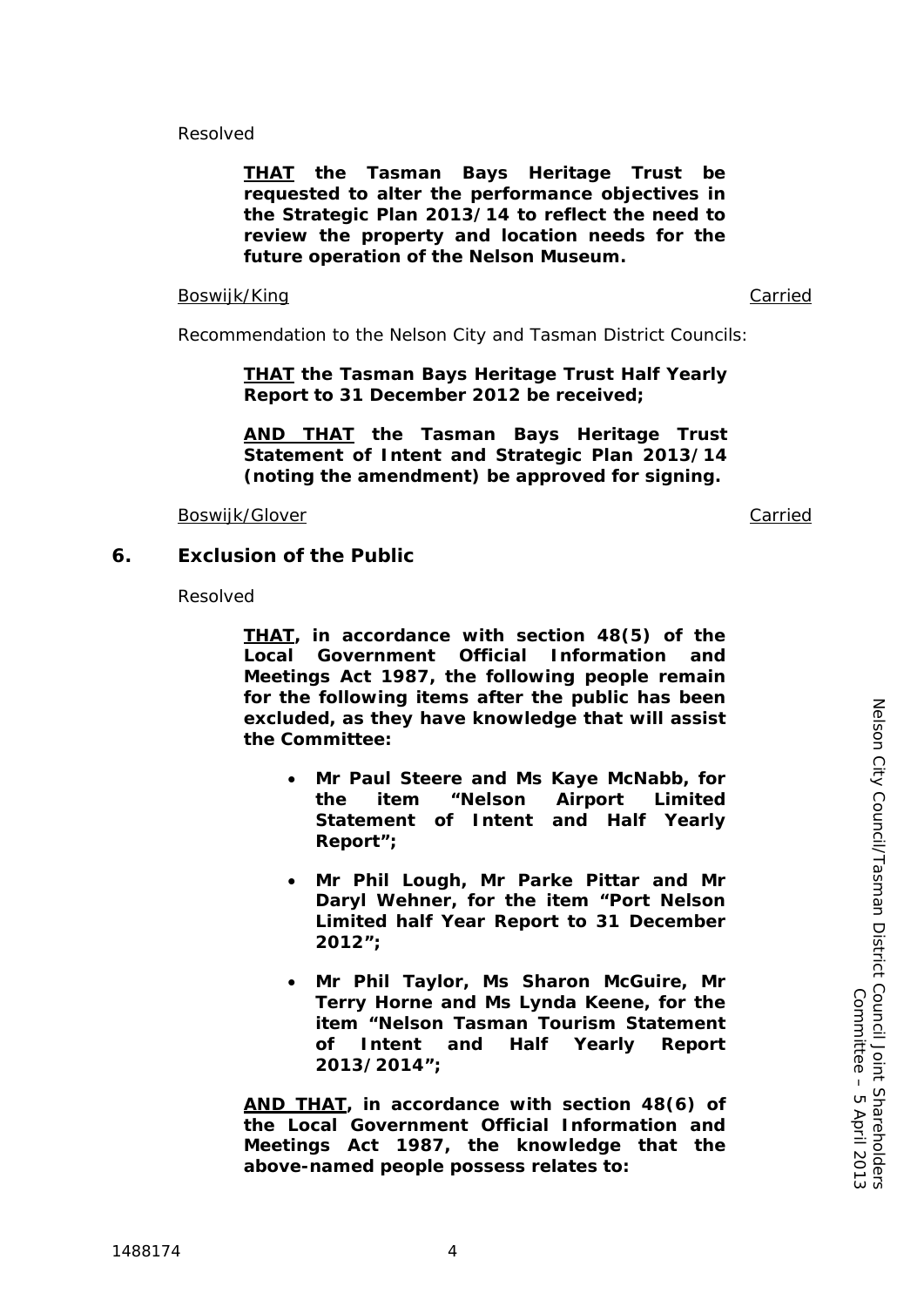## *Mr Paul Steere and Ms Kaye McNabb – knowledge of the commercial activities and half yearly results for Nelson Airport Limited;*

- *Mr Phil Lough, Mr Parke Pittar and Mr Daryl Wehner – knowledge of the commercial activities and half yearly results for Port Nelson Limited;*
- *Mr Phil Taylor, Ms Sharon McGuire, Mr Terry Horne and Ms Lynda Keene – knowledge of the commercial activities and half yearly results for Tourism Nelson Tasman Limited.*

#### King/Shaw Carried

Resolved

*THAT the public be excluded from the following parts of the proceedings of this meeting.* 

*The general subject of each matter to be considered while the public is excluded, the reason for passing this resolution in relation to each matter and the specific grounds under section 48(1) of the Local Government Official Information and Meetings Act 1987 for the passing of this resolution are as follows:* 

| <b>I</b> tem | General subject of each<br>matter to be considered                                                                                                                                                              | Reason for passing<br>this resolution in<br>relation to each<br>matter                                                                                                        | <b>Particular interests</b><br>protected (where<br>applicable) |
|--------------|-----------------------------------------------------------------------------------------------------------------------------------------------------------------------------------------------------------------|-------------------------------------------------------------------------------------------------------------------------------------------------------------------------------|----------------------------------------------------------------|
| 1            | <b>Public Excluded</b><br><b>Minutes – Joint</b><br><b>Shareholders</b><br>Committee - 23<br>November 2012<br>These minutes confirmed<br>the public excluded<br>minutes of the Joint<br>Shareholders meeting of | Section $48(1)(a)$<br>The public conduct of<br>this matter would be<br>likely to result in<br>disclosure of<br>information for which<br>good reason exists<br>under section 7 | The withholding of the<br>information is<br>necessary:         |
|              | 14 September 2012 and<br>also contain information<br>regarding:                                                                                                                                                 |                                                                                                                                                                               |                                                                |
|              | The operation of I-Sites in<br>the Nelson Tasman Region<br>and the marketing                                                                                                                                    |                                                                                                                                                                               | Section $7(2)(h)$<br>To carry out<br>commercial                |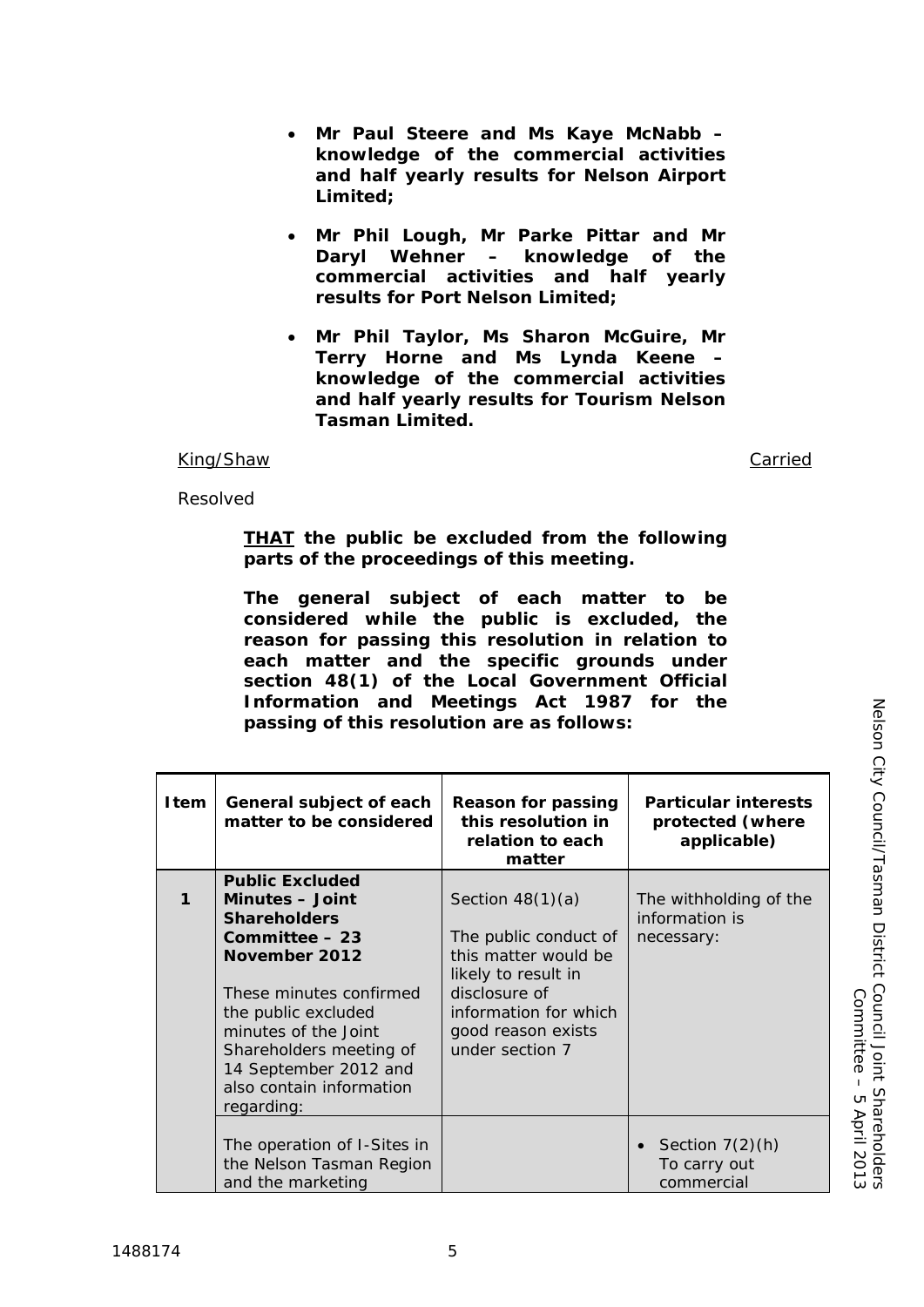|                | strategy and Tourism<br>Nelson Tasman Limited.                                                                                                                                                                                                                  |                                                                                                                                                                               | activities                                                                                                                                                                                                                                     |
|----------------|-----------------------------------------------------------------------------------------------------------------------------------------------------------------------------------------------------------------------------------------------------------------|-------------------------------------------------------------------------------------------------------------------------------------------------------------------------------|------------------------------------------------------------------------------------------------------------------------------------------------------------------------------------------------------------------------------------------------|
|                | The possibility of a review<br>of Tourism Nelson Tasman<br>Limited                                                                                                                                                                                              |                                                                                                                                                                               | Section $7(2)(h)$<br>To carry out<br>commercial<br>activities                                                                                                                                                                                  |
| $\overline{2}$ | <b>Nelson Airport Limited</b><br><b>Statement of Intent</b><br>and Half Yearly Report<br>This report contains<br>information relating to the<br>commercial activities of<br>Nelson Airport Limited,<br>including its half yearly<br>results.                    | Section $48(1)(a)$<br>The public conduct of<br>this matter would be<br>likely to result in<br>disclosure of<br>information for which<br>good reason exists<br>under section 7 | The withholding of the<br>information is<br>necessary:<br>Section $7(2)(b)$<br>To protect<br>information that<br>may disclose a<br>trade secret or the<br>commercial position<br>of a person                                                   |
| 3              | <b>Port Nelson Limited</b><br><b>Half Year Report to 31</b><br>December 2012<br>This report contains<br>information relating to the<br>commercial activities of<br>Port Nelson Limited,<br>including its half yearly<br>results.                                | Section $48(1)(a)$<br>The public conduct of<br>this matter would be<br>likely to result in<br>disclosure of<br>information for which<br>good reason exists<br>under section 7 | The withholding of the<br>information is<br>necessary:<br>Section $7(2)(h)$<br>$\bullet$<br>To carry out<br>commercial<br>activities                                                                                                           |
| $\overline{4}$ | <b>Nelson Tasman Tourism</b><br><b>Statement of Intent</b><br>and Half Yearly Report<br>2013/2014<br>This report contains<br>information relating to the<br>commercial activities of<br>Tourism Nelson Tasman<br>Limited, including its half<br>yearly results. | Section $48(1)(a)$<br>The public conduct of<br>this matter would be<br>likely to result in<br>disclosure of<br>information for which<br>good reason exists<br>under section 7 | The withholding of the<br>information is<br>necessary:<br>Section $7(2)(c)$<br>To protect<br>information that is<br>subject to an<br>obligation of<br>confidence<br>Section $7(2)(h)$<br>$\bullet$<br>To carry out<br>commercial<br>activities |
| 5              | <b>Appointment of</b><br><b>Director - Nelson</b><br><b>Airport Limited 2013</b><br>This report contains<br>information relating to the<br>candidates for the Director<br>position on the Nelson<br>Airport Limited Board.                                      | Section $48(1)(a)$<br>The public conduct of<br>this matter would be<br>likely to result in<br>disclosure of<br>information for which<br>good reason exists<br>under section 7 | The withholding of the<br>information is<br>necessary:<br>Section $7(2)(a)$<br>To protect the<br>privacy of natural<br>persons<br>Section 7(2)(i)<br>To carry out<br>negotiations                                                              |

King/Shaw Carried